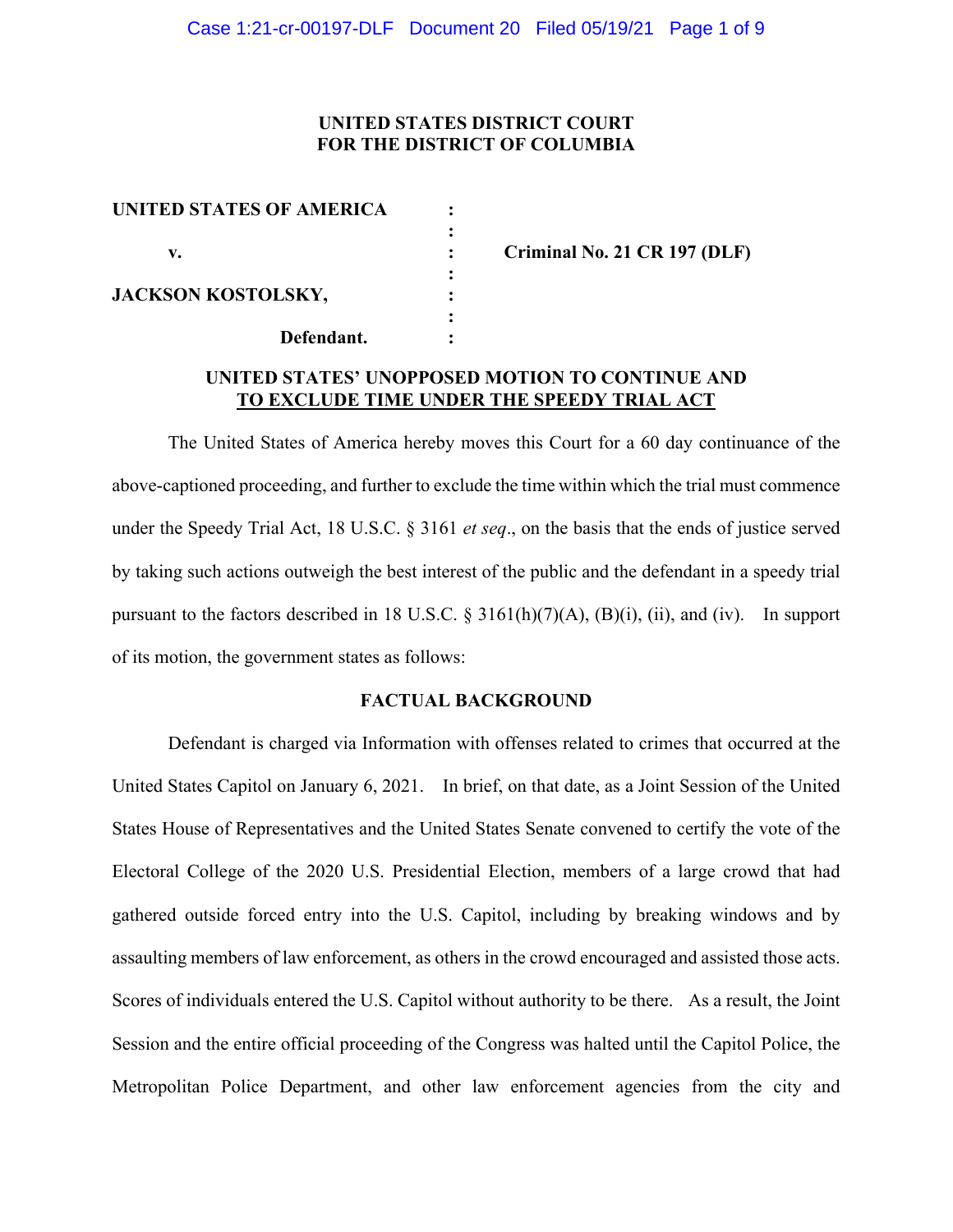## Case 1:21-cr-00197-DLF Document 20 Filed 05/19/21 Page 2 of 9

surrounding region were able to clear the Capitol of hundreds of unlawful occupants and ensure the safety of elected officials. This event in its entirety is hereinafter referred to as the "Capitol Attack."

The investigation and prosecution of the Capitol Attack will likely be one of the largest in American history, both in terms of the number of defendants prosecuted and the nature and volume of the evidence. Close to individuals have been charged in connection with the Capitol Attack. The investigation continues and the government expects that at least one hundred additional individuals will be charged. While most of the cases have been brought against individual defendants, the government is also investigating conspiratorial activity that occurred prior to and on January 6, 2021. The spectrum of crimes charged and under investigation in connection with the Capitol Attack includes (but is not limited to) trespass, engaging in disruptive or violent conduct in the Capitol or on Capitol grounds, destruction of government property, theft of government property, assaults on federal and local police officers, firearms offenses, civil disorder, obstruction of an official proceeding, possession and use of destructive devices, and conspiracy.

Defendants charged and under investigation come from throughout the United States, and a combined total of over 900 search warrants have been executed in almost all fifty states and the District of Columbia. Multiple law enforcement agencies were involved in the response to the Capitol Attack, which included officers and agents from U.S. Capitol Police, the District of Columbia Metropolitan Police Department, the Federal Bureau of Investigation, the Department of Homeland Security, the Bureau of Alcohol, Tobacco, Firearms and Explosives, the United States Secret Service, the United States Park Police, the Virginia State Police, the Arlington County Police Department, the Prince William County Police Department, the Maryland State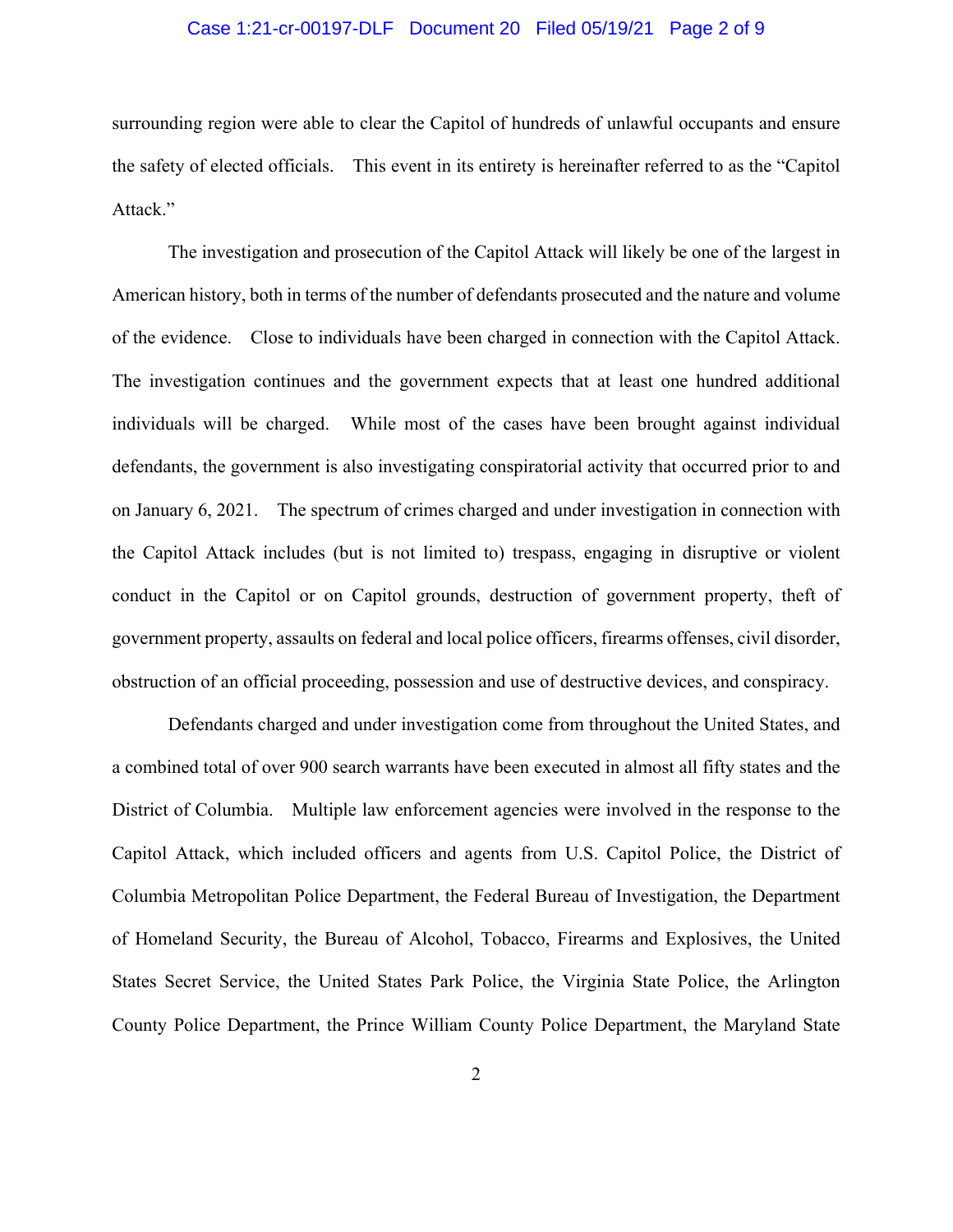#### Case 1:21-cr-00197-DLF Document 20 Filed 05/19/21 Page 3 of 9

Police, the Montgomery County Police Department, the Prince George's County Police Department, and the New Jersey State Police. Documents and evidence accumulated in the Capitol Attack investigation thus far include: (a) more than 15,000 hours of surveillance and bodyworn camera footage from multiple law enforcement agencies; (b) approximately 1,600 electronic devices; (c) the results of hundreds of searches of electronic communication providers; (d) over 210,000 tips, of which a substantial portion include video, photo and social media; and (e) over 80,000 reports and 93,000 attachments related to law enforcement interviews of suspects and witnesses and other investigative steps. As the Capitol Attack investigation is still on-going, the number of defendants charged and the volume of potentially discoverable materials will only continue to grow. In short, even in cases involving a single defendant, the volume of discoverable materials is likely to be significant.

The United States is aware of and takes seriously its obligations pursuant to Federal Rule of Criminal Procedure 16 and Local Criminal Rule 5.1(a), the provisions of *Brady v. Maryland*, 373 U.S. 83, 87 (1963), *Giglio v. United States*, 405 U.S. 150, 153-54 (1972), and the Jencks Act, 18 U.S.C. § 3500. Accordingly, the government, in consultation with the Federal Public Defender, is developing a comprehensive plan for handling, tracking, processing, reviewing and producing discovery across the Capitol Attack cases. Under the plan, the discovery most directly and immediately related to pending charges in cases involving detained defendants will be provided within the next thirty to sixty days. Cases that do not involve detained defendants will follow thereafter. Such productions will also be supplemented on an on-going basis. In the longer term, the plan will include a system for storing, organizing, searching, producing and/or making available voluminous materials such as those described above in a manner that is workable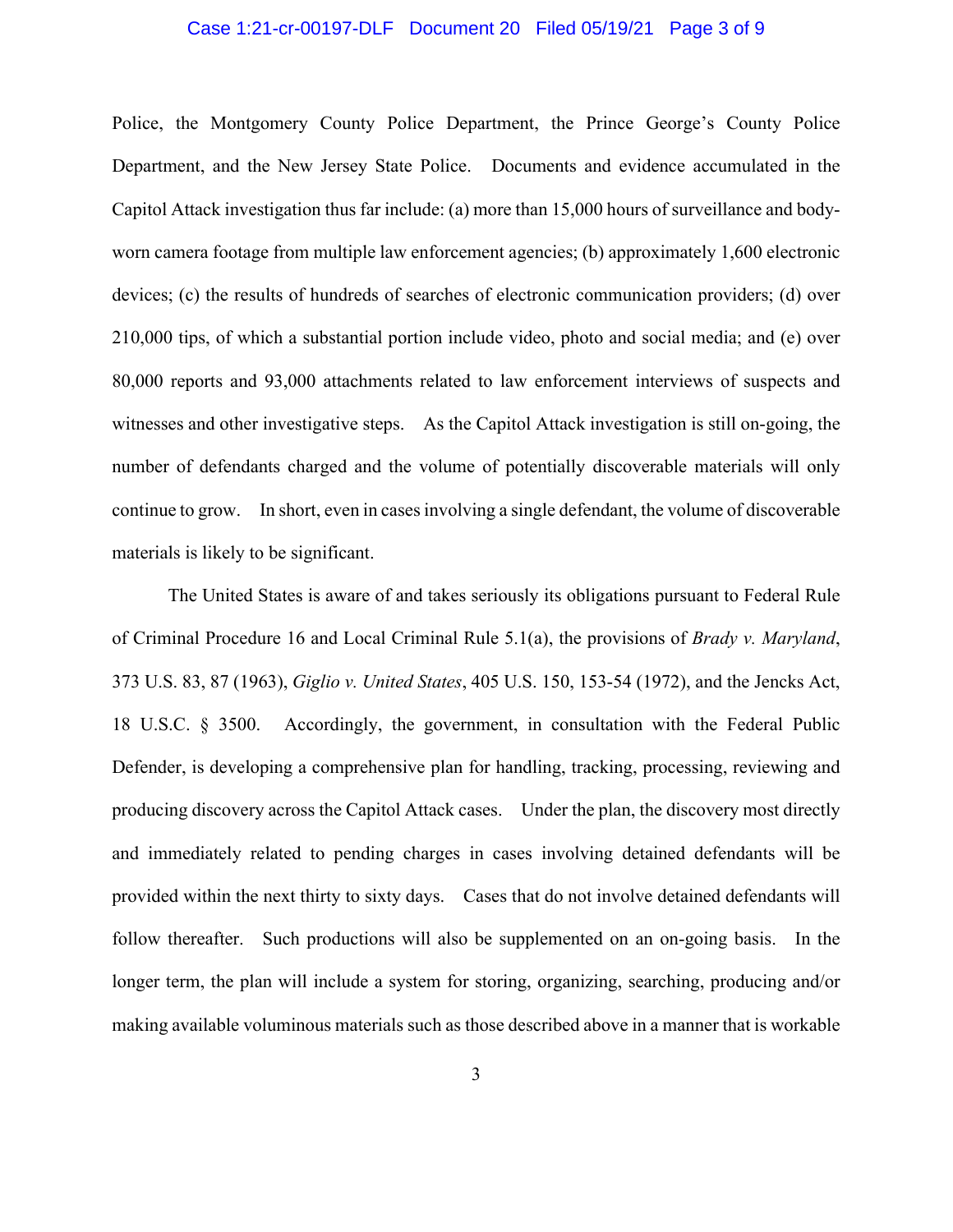## Case 1:21-cr-00197-DLF Document 20 Filed 05/19/21 Page 4 of 9

for both the government and hundreds of defendants. This latter portion of the plan will require more time to develop and implement, including further consultation with the Federal Public Defender.

Defendant in this case is charged with knowingly entering or remaining in, or engaging in disorderly or disruptive conduct in any residential building or grounds in violation of Title 18, U.S.C.  $\S$  1752(a)(1) and (a)(2) and violent entry and disorderly conduct or capitol grounds in violation of Title 40, U.S.C. § 5104(e)(2)(D) and (G) related to their alleged participation in the rioting and illegal occupation of the United States Capitol on January 6, 2021. Specifically, Defendant scaled the front west wall of the Senate building, entered the Capitol, and took photographs and videos while remaining inside, despite tear gas and barricades being used by Capitol police to keep from breaking into the building while Congress was in session, certifying the results of the 2020 Presidential election. In this case, the government has already provided defense counsel with preliminary discovery, including: criminal history, driver's license and firearm purchase checks; documentation of the cell phone search warrant execution and receipt for the cell phone. Defendant was provided texts, photographs and videos that were contained within his cell phone, along with the agent's report of the telephone download review. On May 4, 2021, CCTV surveillance footage from the Capitol Police was also provided to the defense.

#### **ARGUMENT**

Pursuant to the Speedy Trial Act, an indictment charging an individual with the commission of an offense generally must be filed within thirty days from the date on which such individual was arrested or served with a summons in connection with such charges. 18 U.S.C. § 3161(a). Further, as a general matter, in any case in which a plea of not guilty is entered, a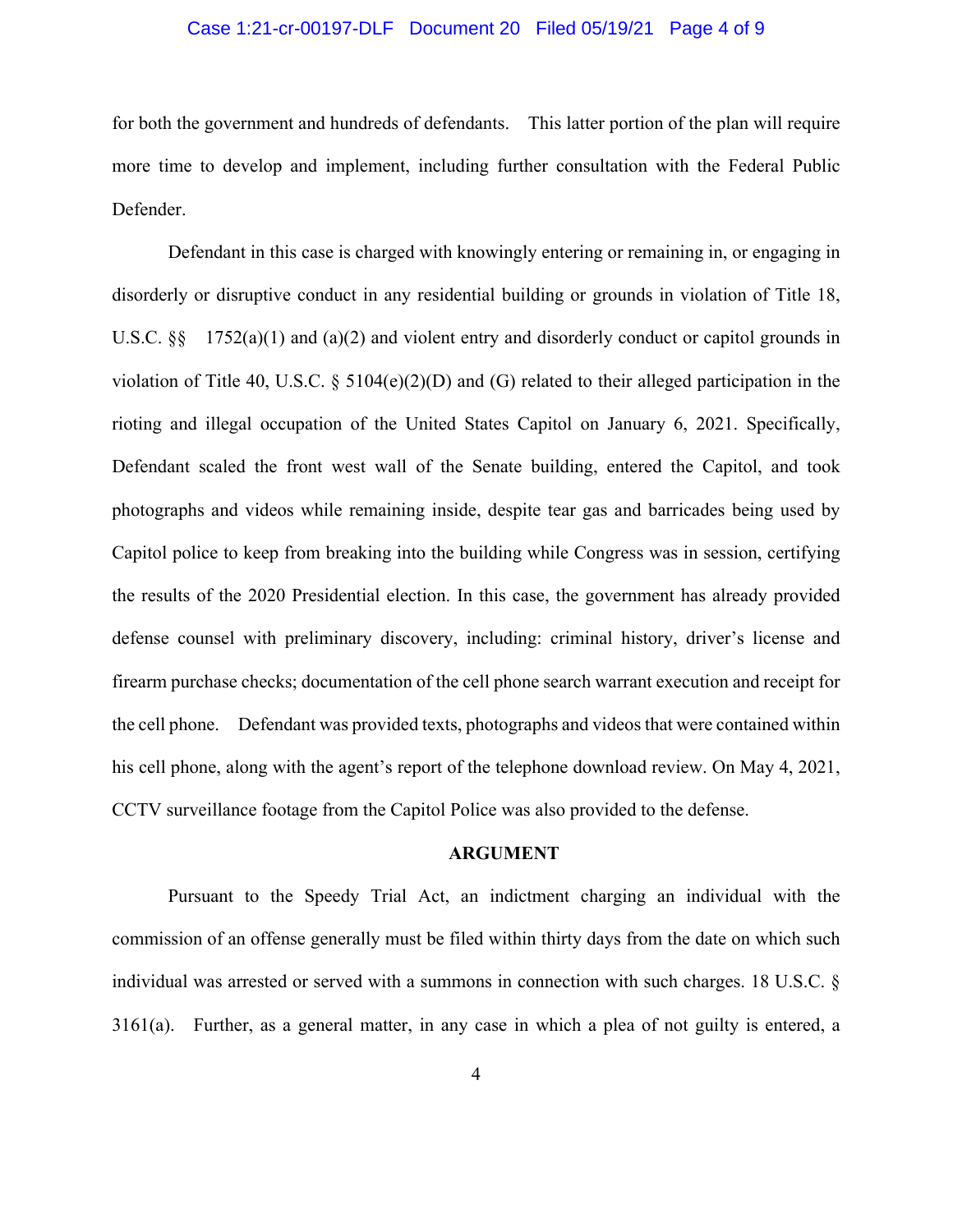## Case 1:21-cr-00197-DLF Document 20 Filed 05/19/21 Page 5 of 9

defendant charged in an information or indictment with the commission of an offense must commence within seventy days from the filing date (and making public) of the information or indictment, or from the date the defendant has appeared before a judicial officer of the court in which such charge is pending, whichever date last occurs. 18 U.S.C.  $\S 3161(c)(1)$ .

Section 3161(h) of the Speedy Trial Act sets forth certain periods of delay which the Court must exclude from the computation of time within which a trial must commence. As is relevant to this motion for a continuance, pursuant to subsection  $(h)(7)(A)$ , the Court must exclude:

Any period of delay resulting from a continuance granted by any judge on his own motion or at the request of the defendant or his counsel or at the request of the attorney for the Government, if the judge granted such continuance on the basis of his findings that the ends of justice served by taking such action outweigh the best interest of the public and the defendant in a speedy trial.

18 U.S.C. § 3161(h)(7)(A). This provision further requires the Court to set forth its reasons for finding that that any ends-of-justice continuance is warranted. *Id.* Subsection (h)(7)(B) sets

forth a non-exhaustive list factors that the Court must consider in determining whether to grant an

ends-of-justice continuance, including:

. . .

- (i) Whether the failure to grant such a continuance in the proceeding would be likely to make a continuation of such proceeding impossible, or result in a miscarriage of justice.
- (ii) Whether the case is so unusual or so complex, due to the number of defendants, the nature of the prosecution, or the existence of novel questions of fact or law, that it is unreasonable to expect adequate preparation for pretrial proceedings or for the trial itself within the time limits established by this section.
- (iv) Whether the failure to grant such a continuance in a case which, taken as a whole, is not so unusual or so complex as to fall within clause (ii), would deny the defendant reasonable time to obtain counsel, would unreasonably deny the defendant or the Government continuity of counsel, or would deny counsel for the defendant or the attorney for the Government the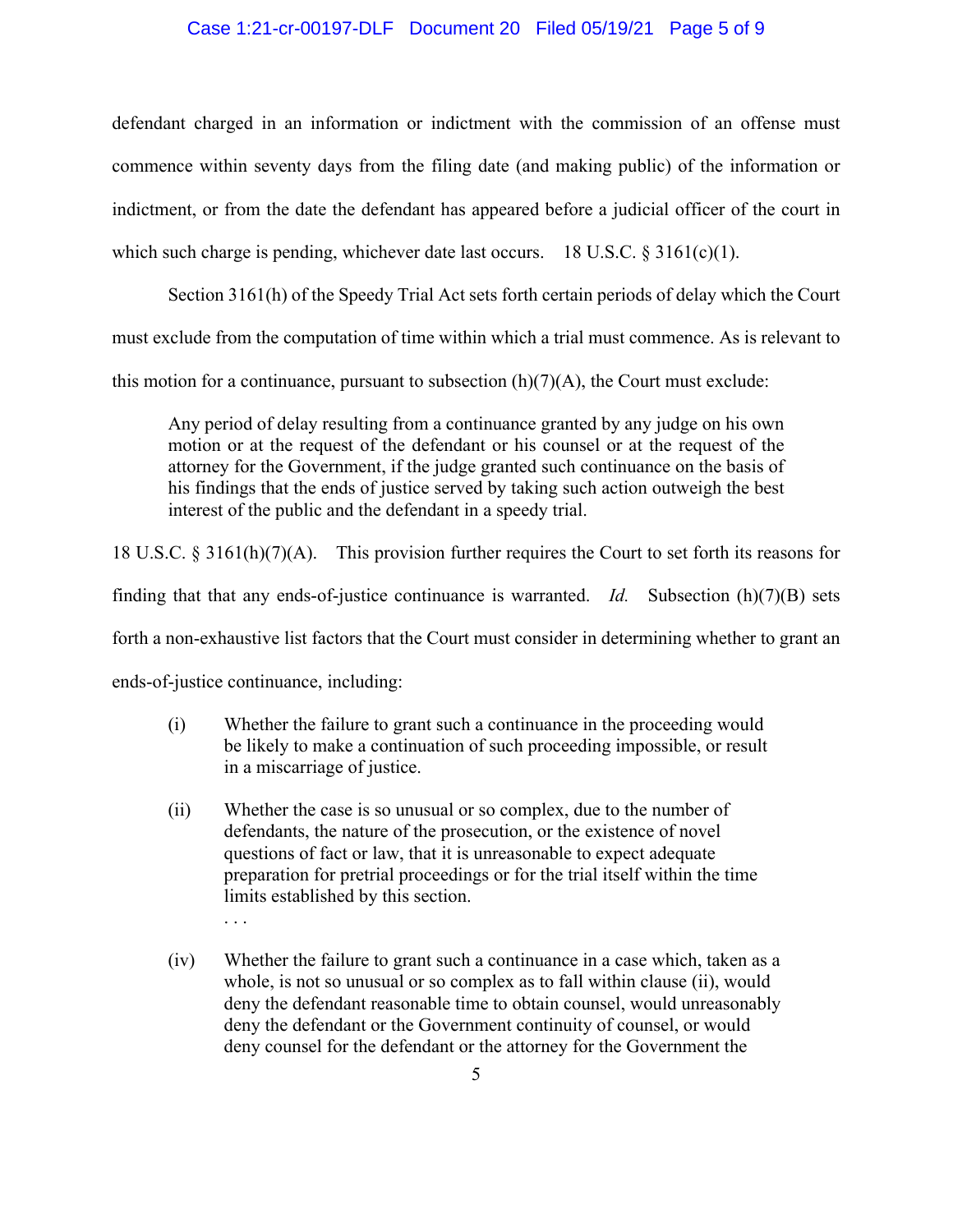## Case 1:21-cr-00197-DLF Document 20 Filed 05/19/21 Page 6 of 9

reasonable time necessary for effective preparation, taking into account the exercise of due diligence.

18 U.S.C. § 3161(h)(7)(B)(i)(ii) and (iv). Importantly, "[i]n setting forth the statutory factors that justify a continuance under subsection (h)(7), Congress twice recognized the importance of adequate pretrial preparation time." *Bloate v. United States*, 559 U.S. 196, 197 (2010) (*citing*  $§3161(h)(7)(B)(ii), (B)(iv)).$ 

An interests of justice finding is within the discretion of the Court. *See, e.g., United States v. Rojas-Contreras*, 474 U.S. 231, 236 (1985); *United States v. Hernandez*, 862 F.2d 17, 24 n.3 (2d Cir. 1988). "The substantive balancing underlying the decision to grant such a continuance is entrusted to the district court's sound discretion." *United States v. Rice*, 746 F.3d 1074 (D.C. Cir. 2014).

In this case, an ends-of-justice continuance is warranted under 18 U.S.C. § 3161(h)(7)(A) based on the factors described in 18 U.S.C. § 3161(h)(7)(B)(i)(ii) and (iv). As described above, the Capitol Attack is likely the most complex investigation ever prosecuted by the Department of Justice. Developing a system for storing and searching, producing and/or making available voluminous materials accumulated across hundreds of investigations, and ensuring that such system will be workable for both the government and defense, will take time. Even after a system generally agreeable to the government and the Federal Public Defender is designed and implemented, likely through the use of outside vendors, it will take time to load, process, search and review discovery materials. Further adding to production and review times, certain sensitive materials may require redaction or restrictions on dissemination, and other materials may need to be filtered for potentially privileged information before they can be reviewed by the prosecution.

The need for reasonable time to organize, produce, and review voluminous discovery is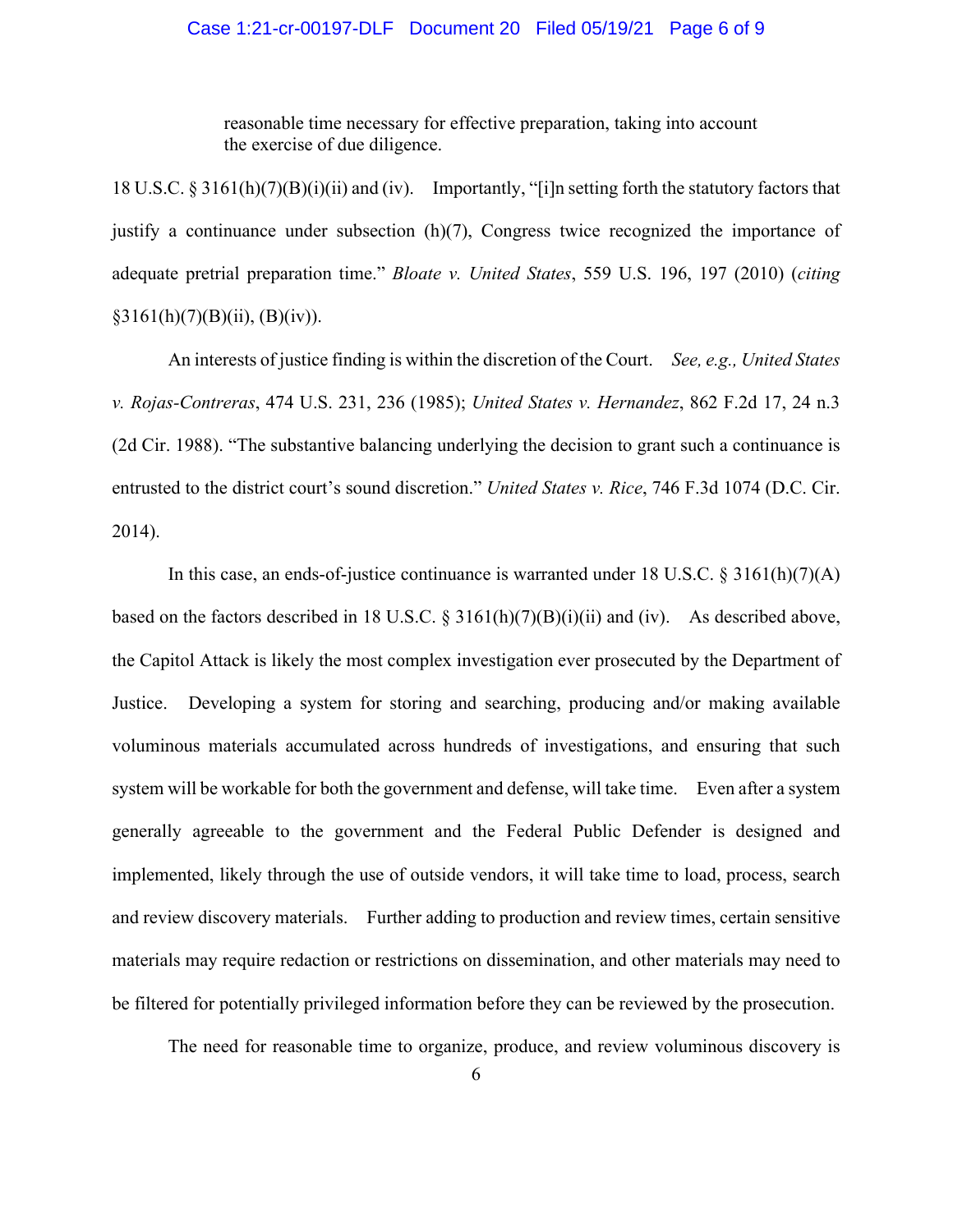#### Case 1:21-cr-00197-DLF Document 20 Filed 05/19/21 Page 7 of 9

among multiple pretrial preparation grounds that Courts of Appeals have routinely held sufficient to grant continuances and exclude the time under the Speedy Trial Act. *See, e.g., United States v. Bikundi*, 926 F.3d 761, 777-78 (D.C. Cir. 2019)(Upholding ends-of-justice continuances totaling 18 months in two co-defendant health care fraud and money laundering conspiracy case, in part because the District Court found a need to "permit defense counsel and the government time to both produce discovery and review discovery"); *United States v. Bell*, 925 F.3d 362, 374 (7<sup>th</sup> Cir. 2019)(Upholding two-month ends-of-justice continuance in firearm possession case, over defendant's objection, where five days before trial a superseding indictment with four new counts was returned, "1,000 pages of new discovery materials and eight hours of recordings" were provided, and the government stated that "it needed more than five days to prepare to try [the defendant] on the new counts"); *United States v. Vernon*, 593 F. App'x 883, 886 (11th Cir. 2014) (District court did not abuse its broad discretion in case involving conspiracy to commit wire and mail fraud by granting two ends-of-justice continuances due to voluminous discovery); *United States v. Gordon*, 710 F.3d 1124, 1157-58 (10<sup>th</sup> Cir. 2013)(Upholding ends-of-justice continuance of ten months and twenty-four days in case involving violation of federal securities laws, where discovery included "documents detailing the hundreds financial transactions that formed the basis for the charges" and "hundreds and thousands of documents that needs to be catalogued and separated, so that the parties could identify the relevant ones")(internal quotation marks omitted); *United States v. Lewis*, 611 F.3d 1172, 1177-78 (9<sup>th</sup> Cir. 2010)(Upholding ninety-day ends-ofjustice continuance in case involving international conspiracy to smuggle protected wildlife into the United States, where defendant's case was joined with several co-defendants, and there were on-going investigations, voluminous discovery, a large number of counts, and potential witnesses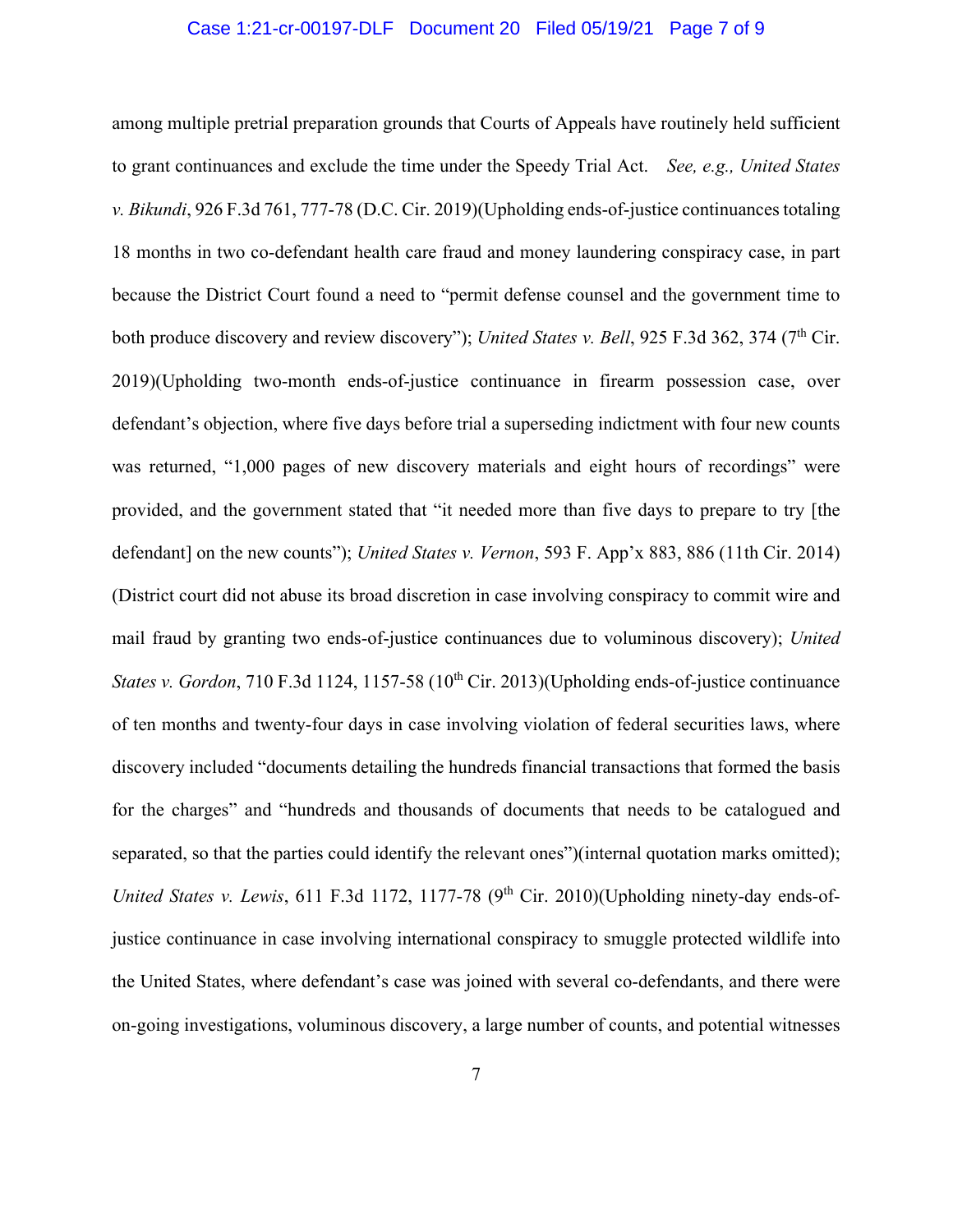#### Case 1:21-cr-00197-DLF Document 20 Filed 05/19/21 Page 8 of 9

from other countries); *United States v. O'Connor*, 656 F.3d 630, 640 (7<sup>th</sup> Cir. 2011)(Upholding ends-of-justice continuances totaling five months and twenty days in wire fraud case that began with eight charged defendants and ended with a single defendant exercising the right to trial, based on "the complexity of the case, the magnitude of the discovery, and the attorneys' schedules").

In sum, due to the number of individuals currently charged across the Capitol Attack investigation and the nature of those charges, the on-going investigation of many other individuals, the volume and nature of potentially discoverable materials, and the reasonable time necessary for effective preparation by all parties taking into account the exercise of due diligence, the failure to grant such a continuance in this proceeding would be likely to make a continuation of this proceeding impossible, or result in a miscarriage of justice. Accordingly, the ends of justice served by granting a request for a continuance outweigh the best interest of the public and the defendant in a speedy trial.

Government counsel notified the defense of the filing of this motion, and counsel consents to the motion.

WHEREFORE, the government respectfully requests that this Court grant the motion for a 60 day continuance of the above-captioned proceeding, and that the Court exclude the time within which the trial must commence under the Speedy Trial Act, 18 U.S.C. § 3161 *et seq*., on the basis that the ends of justice served by taking such actions outweigh the best interest of the public and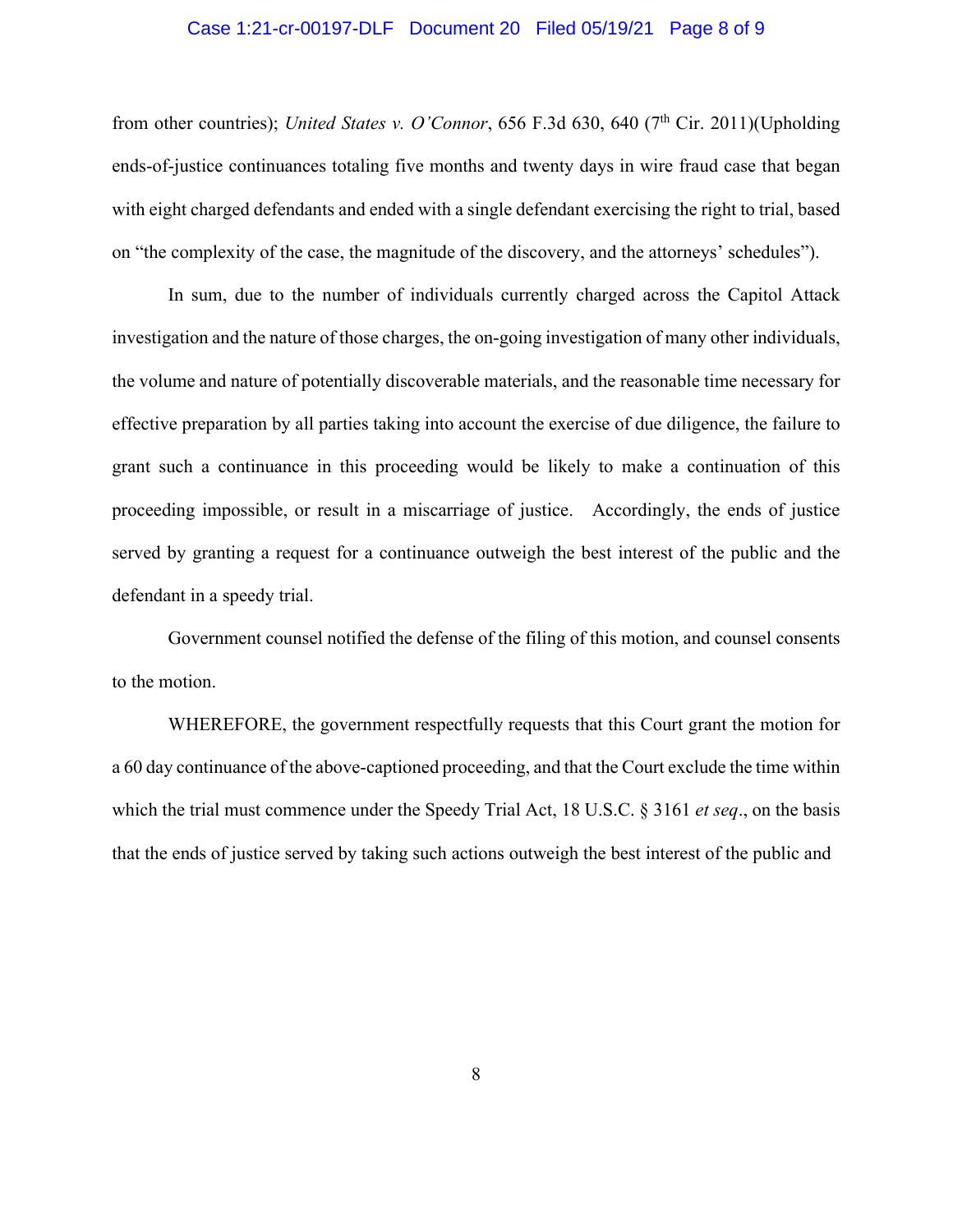#### Case 1:21-cr-00197-DLF Document 20 Filed 05/19/21 Page 9 of 9

the defendant in a speedy trial pursuant to the factors described in 18 U.S.C. § 3161(h)(7)(A),  $(B)(i)$ ,  $(ii)$ , and  $(iv)$ .

Respectfully submitted,

CHANNING D. PHILLIPS Acting United States Attorney DC Bar No. 415793

 By: */s/ Mona Lee M. Furst*  MONA LEE M. FURST Assistant United States Attorney Detailee – Federal Major Crimes Kansas Bar No. 13162 1200 Epic Center, Suite 1200 Wichita, Kansas 67202 Mobile No. (316) 213-7420 Mona.Furst@usdoj.gov

#### CERTIFICATE OF SERVICE

On this 19th day of May, 2021, a copy of the foregoing was served on counsel of record for the defendant via the Court's Electronic Filing System.

/s/*Mona Lee M. Furst*

Mona Lee M. Furst Assistant United States Attorney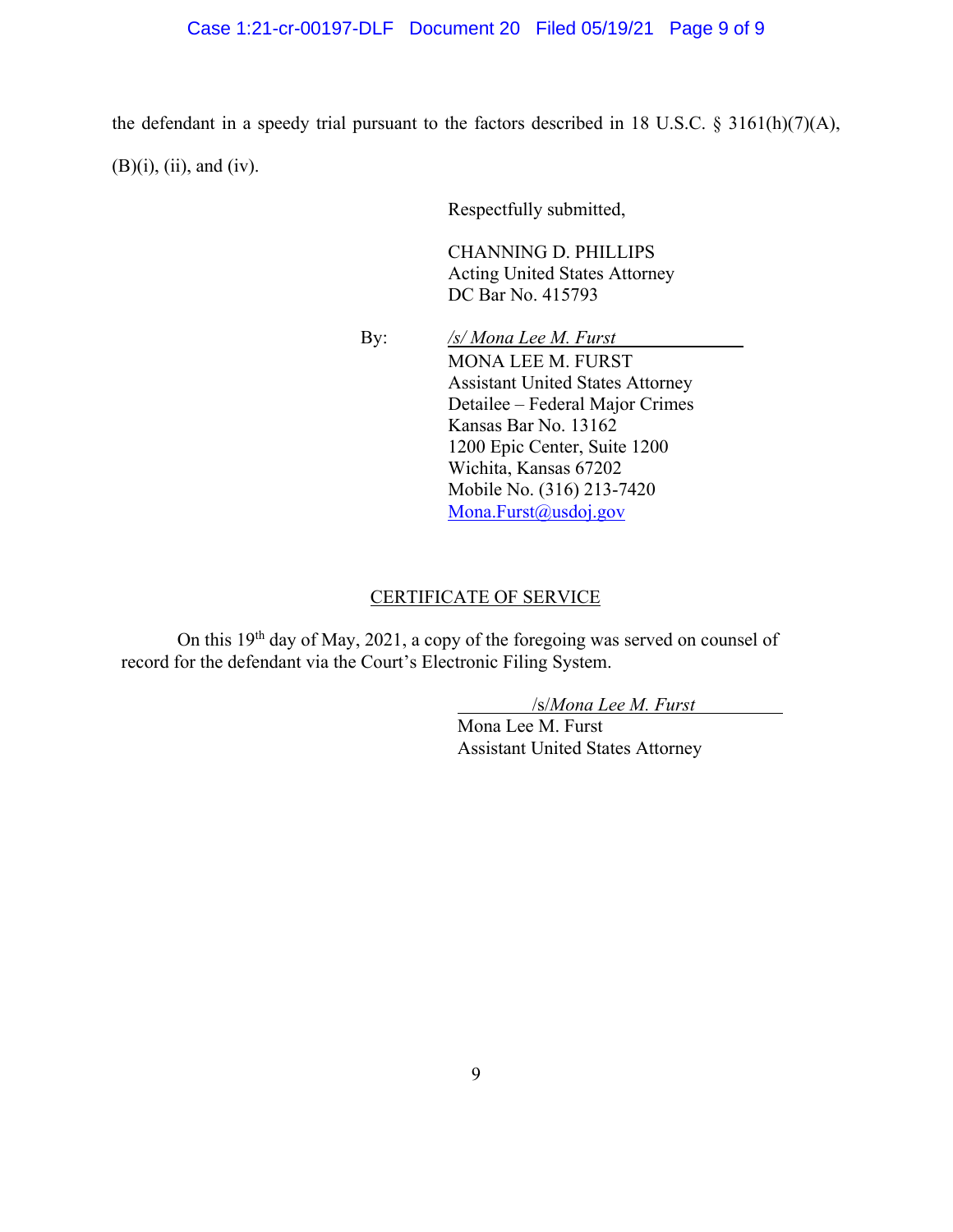## **UNITED STATES DISTRICT COURT FOR THE DISTRICT OF COLUMBIA**

| <b>UNITED STATES OF AMERICA</b> |  |
|---------------------------------|--|
| v.                              |  |
| JACKSON KOSTOLSKY,              |  |
| Defendant.                      |  |

**v. : Criminal No. 21 CR 197 (DLF)**

#### **ORDER**

Based upon the representations in the United States' Unopposed Motion to Continue and to Exclude Time Under the Speedy Trial Act, and upon consideration of the entire record, the Court makes the following findings:

Defendant is charged via Information with offenses related to crimes that occurred at the United States Capitol on January 6, 2021. In brief, on that date, as a Joint Session of the United States House of Representatives and the United States Senate convened to certify the vote of the Electoral College of the 2020 U.S. Presidential Election, members of a large crowd that had gathered outside forced entry into the U.S. Capitol, including by breaking windows and by assaulting members of law enforcement, as others in the crowd encouraged and assisted those acts. Scores of individuals entered the U.S. Capitol without authority to be there. As a result, the Joint Session and the entire official proceeding of the Congress was halted until the Capitol Police, the Metropolitan Police Department, and other law enforcement agencies from the city and surrounding region were able to clear the Capitol of hundreds of unlawful occupants and ensure the safety of elected officials. This event in its entirety is hereinafter referred to as the "Capitol Attack."

The investigation and prosecution of the Capitol Attack will likely be one of the largest in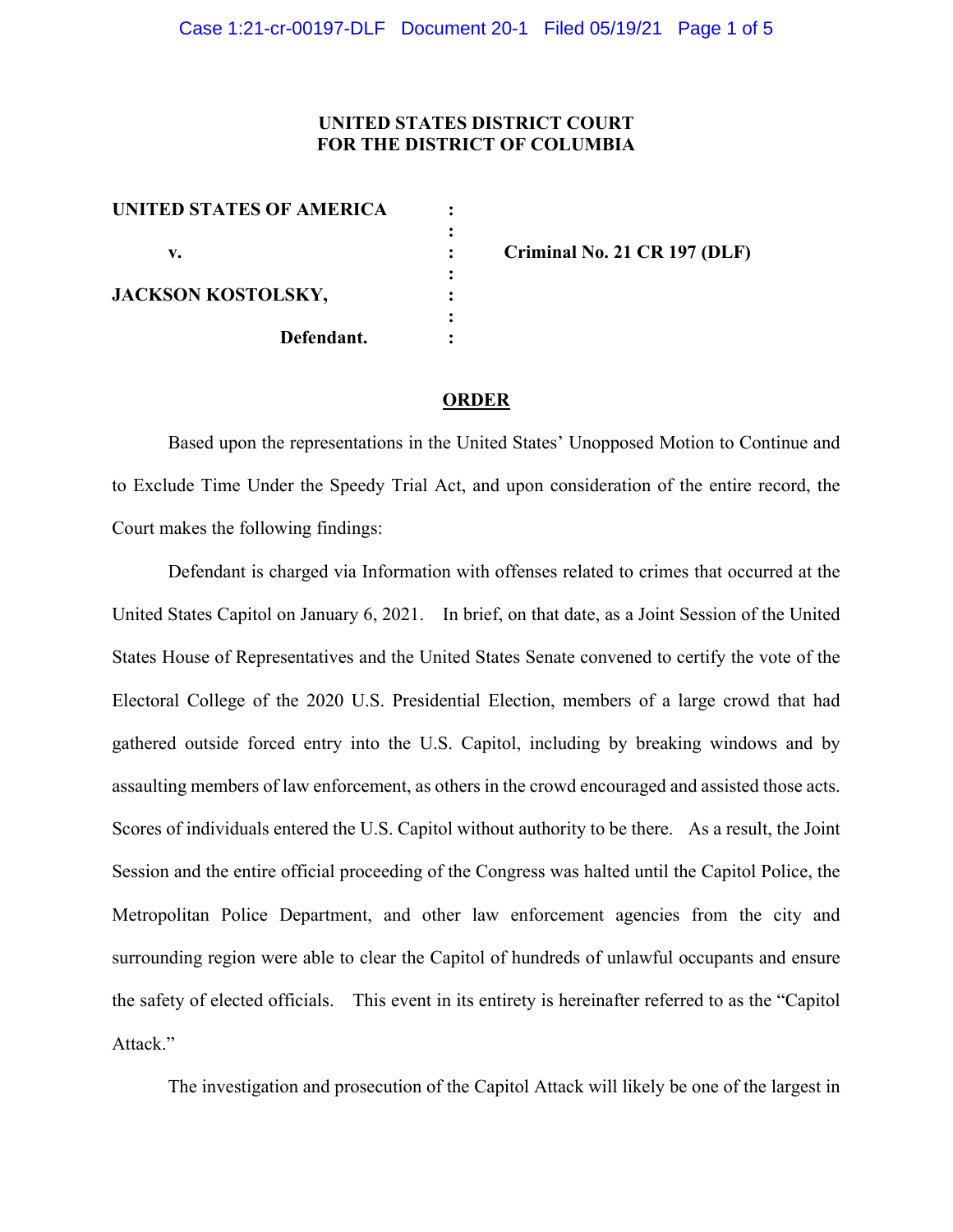## Case 1:21-cr-00197-DLF Document 20-1 Filed 05/19/21 Page 2 of 5

American history, both in terms of the number of defendants prosecuted and the nature and volume of the evidence. Close to 400 individuals have been charged in connection with the Capitol Attack. The investigation continues and the government expects that at least one hundred additional individuals will be charged. While most of the cases have been brought against individual defendants, the government is also investigating conspiratorial activity that occurred prior to and on January 6, 2021. The spectrum of crimes charged and under investigation in connection with the Capitol Attack includes (but is not limited to) trespass, engaging in disruptive or violent conduct in the Capitol or on Capitol grounds, destruction of government property, theft of government property, assaults on federal and local police officers, firearms offenses, civil disorder, obstruction of an official proceeding, possession and use of destructive devices, and conspiracy.

Defendants charged and under investigation come from throughout the United States, and a combined total of over 900 search warrants have been executed in almost all fifty states and the District of Columbia. Multiple law enforcement agencies were involved in the response to the Capitol Attack, which included officers and agents from U.S. Capitol Police, the District of Columbia Metropolitan Police Department, the Federal Bureau of Investigation, the Department of Homeland Security, the Bureau of Alcohol, Tobacco, Firearms and Explosives, the United States Secret Service, the United States Park Police, the Virginia State Police, the Arlington County Police Department, the Prince William County Police Department, the Maryland State Police, the Montgomery County Police Department, the Prince George's County Police Department, and the New Jersey State Police. Documents and evidence accumulated in the Capitol Attack investigation thus far include: (a) more than 15,000 hours of surveillance and body-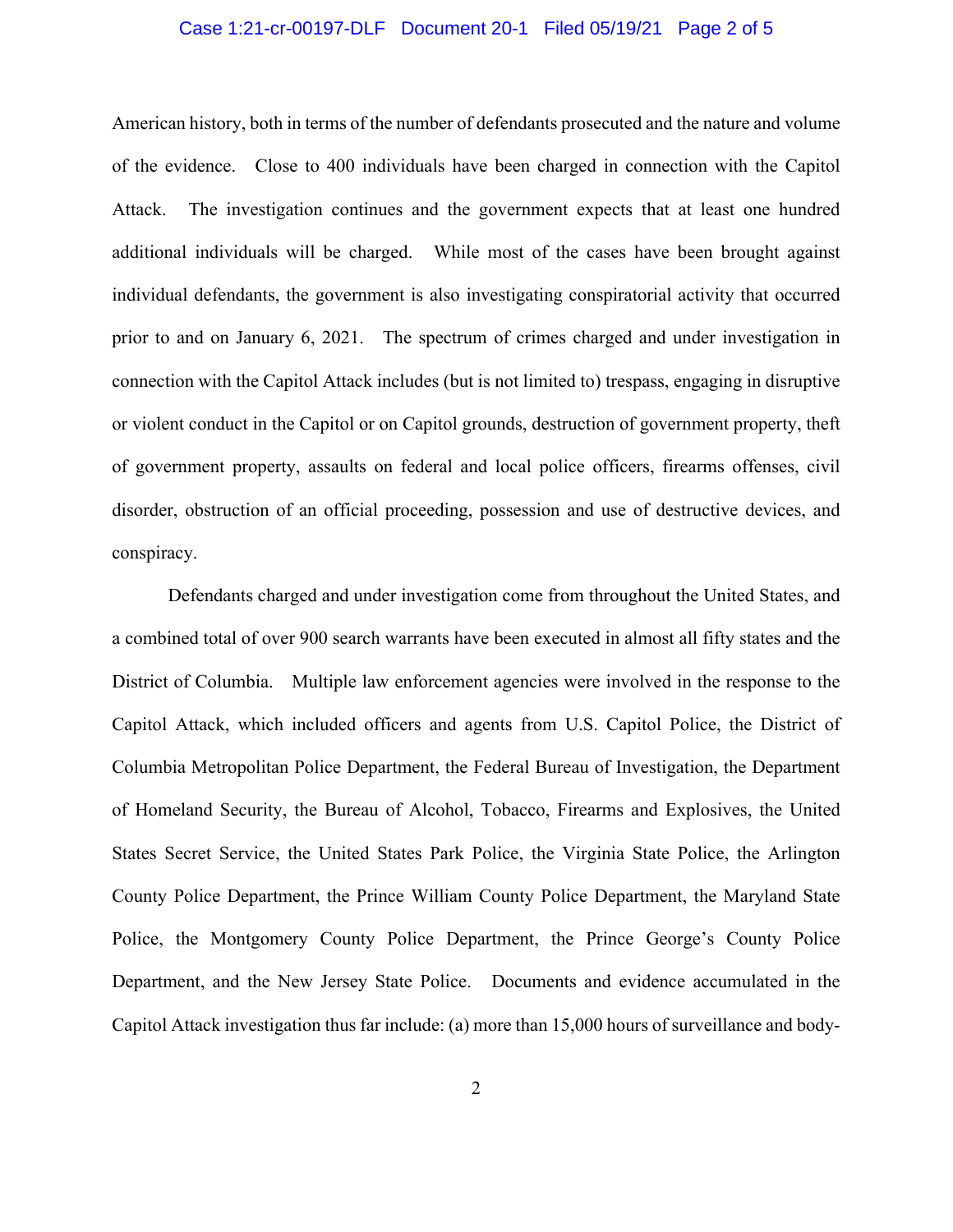## Case 1:21-cr-00197-DLF Document 20-1 Filed 05/19/21 Page 3 of 5

worn camera footage from multiple law enforcement agencies; (b) approximately 1,600 electronic devices; (c) the results of hundreds of searches of electronic communication providers; (d) over 210,000 tips, of which a substantial portion include video, photo and social media; and (e) over 80,000 reports and 93,000 attachments related to law enforcement interviews of suspects and witnesses and other investigative steps. As the Capitol Attack investigation is still on-going, the number of defendants charged and the volume of potentially discoverable materials will only continue to grow. In short, even in cases involving a single defendant, the volume of discoverable materials is likely to be significant.

The government, in consultation with the Federal Public Defender, is developing a comprehensive plan for handling, tracking, processing, reviewing and producing discovery across the Capitol Attack cases. Under the plan, the discovery most directly and immediately related to pending charges in cases involving detained defendants will be provided within the next thirty to sixty days. Cases that do not involve detained defendants will follow thereafter. Such productions will also be supplemented on an on-going basis. In the longer term, the plan will include a system for storing, organizing, searching, producing and/or making available voluminous materials such as those described above in a manner that is workable for both the government and hundreds of defendants. This latter portion of the plan will require more time to develop and implement, including further consultation with the Federal Public Defender.

In this case, an ends-of-justice continuance is warranted under 18 U.S.C. § 3161(h)(7)(A) based on the factors described in 18 U.S.C. § 3161(h)(7)(B)(i)(ii) and (iv). As described above, the Capitol Attack is likely the most complex investigation ever prosecuted by the Department of Justice. Developing a system for storing and searching, producing and/or making available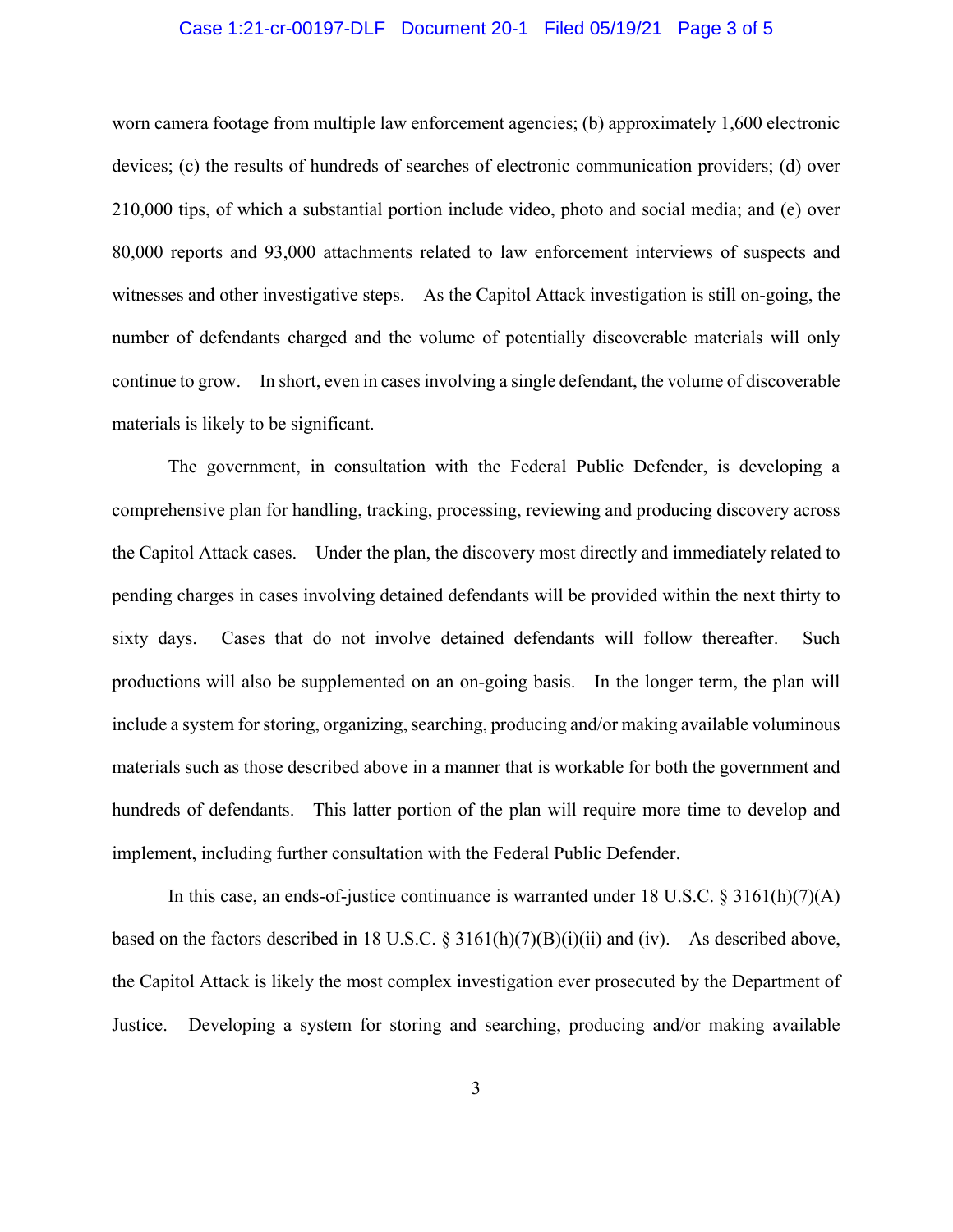## Case 1:21-cr-00197-DLF Document 20-1 Filed 05/19/21 Page 4 of 5

voluminous materials accumulated across hundreds of investigations, and ensuring that such system will be workable for both the government and defense, will take time. Even after a system generally agreeable to the government and the Federal Public Defender is designed and implemented, likely through the use of outside vendors, it will take time to load, process, search and review discovery materials. Further adding to production and review times, certain sensitive materials may require redaction or restrictions on dissemination, and other materials may need to be filtered for potentially privileged information before they can be reviewed by the prosecution.

In sum, due to the number of individuals currently charged across the Capitol Attack investigation and the nature of those charges, the on-going investigation of many other individuals, the volume and nature of potentially discovery materials, and the reasonable time necessary for effective preparation by all parties taking into account the exercise of due diligence, the failure to grant such a continuance in this proceeding would be likely to make a continuation of this proceeding impossible, or result in a miscarriage of justice. Accordingly, the ends of justice served by granting a request for a continuance outweigh the best interest of the public and the defendant in a speedy trial.

Therefore, it is this \_\_\_\_\_\_\_\_\_\_\_\_ day of \_\_\_\_\_\_\_\_\_\_\_\_\_\_, 2021,

**ORDERED** that the United State's Unopposed Motion to Continue and to Exclude Time Under the Speedy Trial Act, is hereby GRANTED; it is further

**ORDERED** that this proceeding is continued to , 2021, at ; and it is further